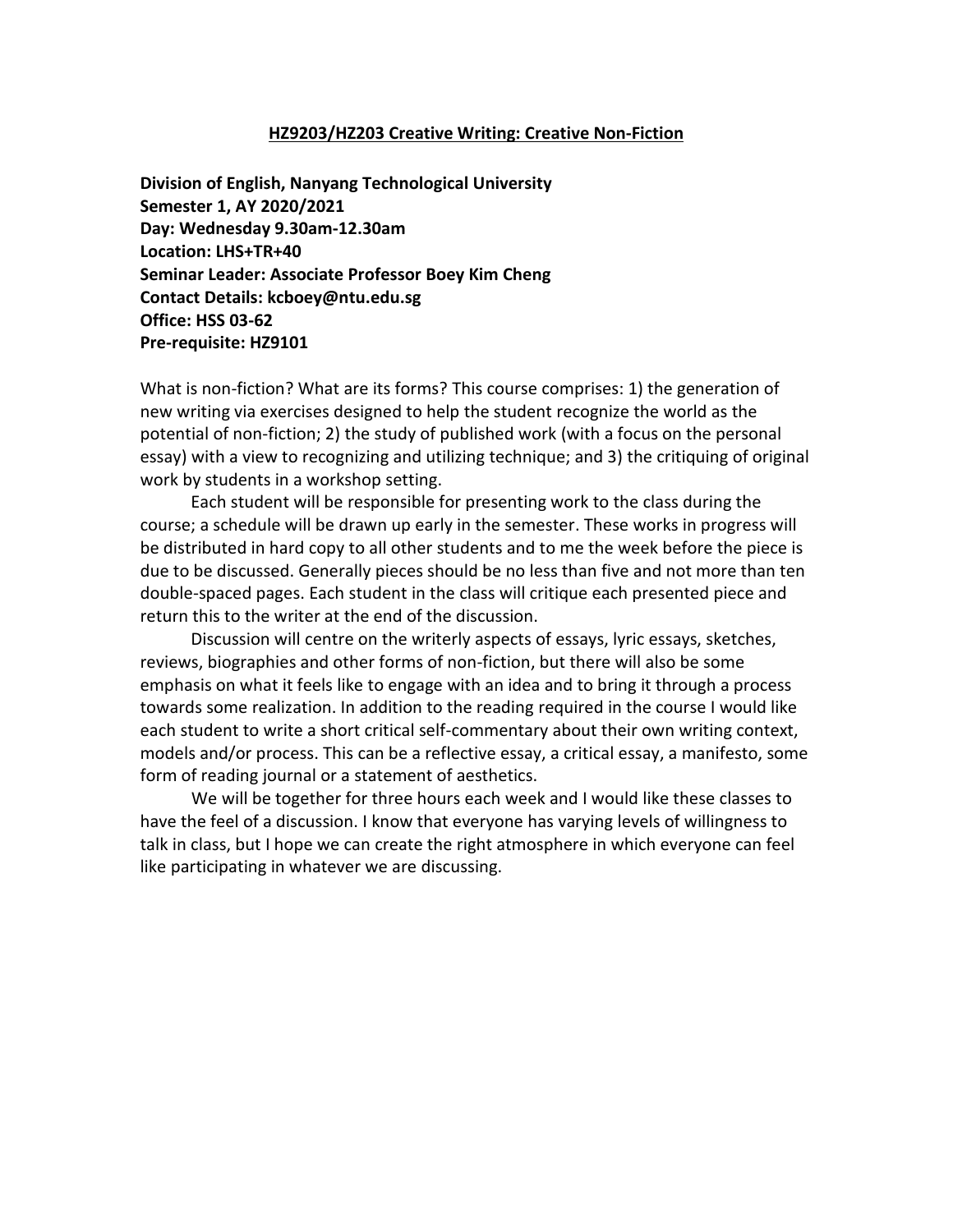# **Course Outline**

| <b>Week</b>    | Topic*                     | Readings* from The Touchstone              |
|----------------|----------------------------|--------------------------------------------|
|                |                            | <b>Anthology of Contemporary Creative</b>  |
|                |                            | <b>Nonfiction</b>                          |
| $\mathbf{1}$   | <b>What is Creative</b>    | Readings:<br>Introduction<br>the<br>to     |
|                | <b>Nonfiction:</b>         | Touchstone Anthology by Scott Russell      |
|                |                            | Sanders, Patricia Hampl's "Memory and      |
|                |                            | Imagination" (Blackboard)                  |
| $\overline{2}$ | <b>The Essay</b>           | Readings: Sara Levine's "The Essayist is   |
|                |                            | Sorry for Your Loss" and Blackboard        |
|                |                            | readings                                   |
| 3              | The Memoir - Self-Portrait | Readings: Bernard Cooper's "Burl's,"       |
|                |                            | Philip Lopate's "Portrait of My Body,"     |
|                |                            | Mark Doty's 'Return to Sender," Sue        |
|                |                            | William Silverman's "The Pat Boone Fan     |
|                |                            | Club"                                      |
| 4              | The Memoir - Growing       | Readings: Tony Earley's "Somehow Form      |
|                | <b>Pains</b>               | a Family," Lee Martin's "Sorry," Harrison  |
|                |                            | Candelaria Fletcher's "The Beautiful City  |
|                |                            | of Tirzah," "Adam Hochschid's "World       |
|                |                            | on a Hilltop,"                             |
| 5              | The Memoir - Mothers       | Readings: Dinty W. Moore's "Son of Mr      |
|                | and Fathers                | Green Jeans," Robin Hemley's "Reading      |
|                |                            | History to My Mother," Janet               |
|                |                            | Burroway's "Embalming Mom," Michael        |
|                |                            | W. Cox's "Visitor"                         |
| 6              | The Memoir - Running in    | Readings: David Sedaris' "Repeat After     |
|                | the Family                 | Me," Rebecca McClanahan's                  |
|                |                            | "Interstellar," Naomi Shihab Nye "This is  |
|                |                            | Not Who We Are," Amy Tan's "Mother         |
|                |                            | Tongue" First Assignment due 14/9/16       |
|                |                            | in class                                   |
| 7              | The Memoir - Turning       | Readings: Ted Kooser's "Small Rooms in     |
|                | <b>Points</b>              | Time," Lauren Slater's "Black Swans,"      |
|                |                            | Floyd Skloot's "A Measure of               |
|                |                            | Acceptance," Lucy Grealy's "Mirrorings"    |
| 8              | <b>RECESS WEEK</b>         |                                            |
| 9              | <b>True Crime</b>          | Kelly Grey Carlisle's "Physical Evidence," |
|                |                            | Charles Bowden's "Torch Song," Lia         |
|                |                            | Purpura's "Autopsy Report," Jo Ann         |
|                |                            | Beard's "The Fourth State of Matter"       |
|                |                            |                                            |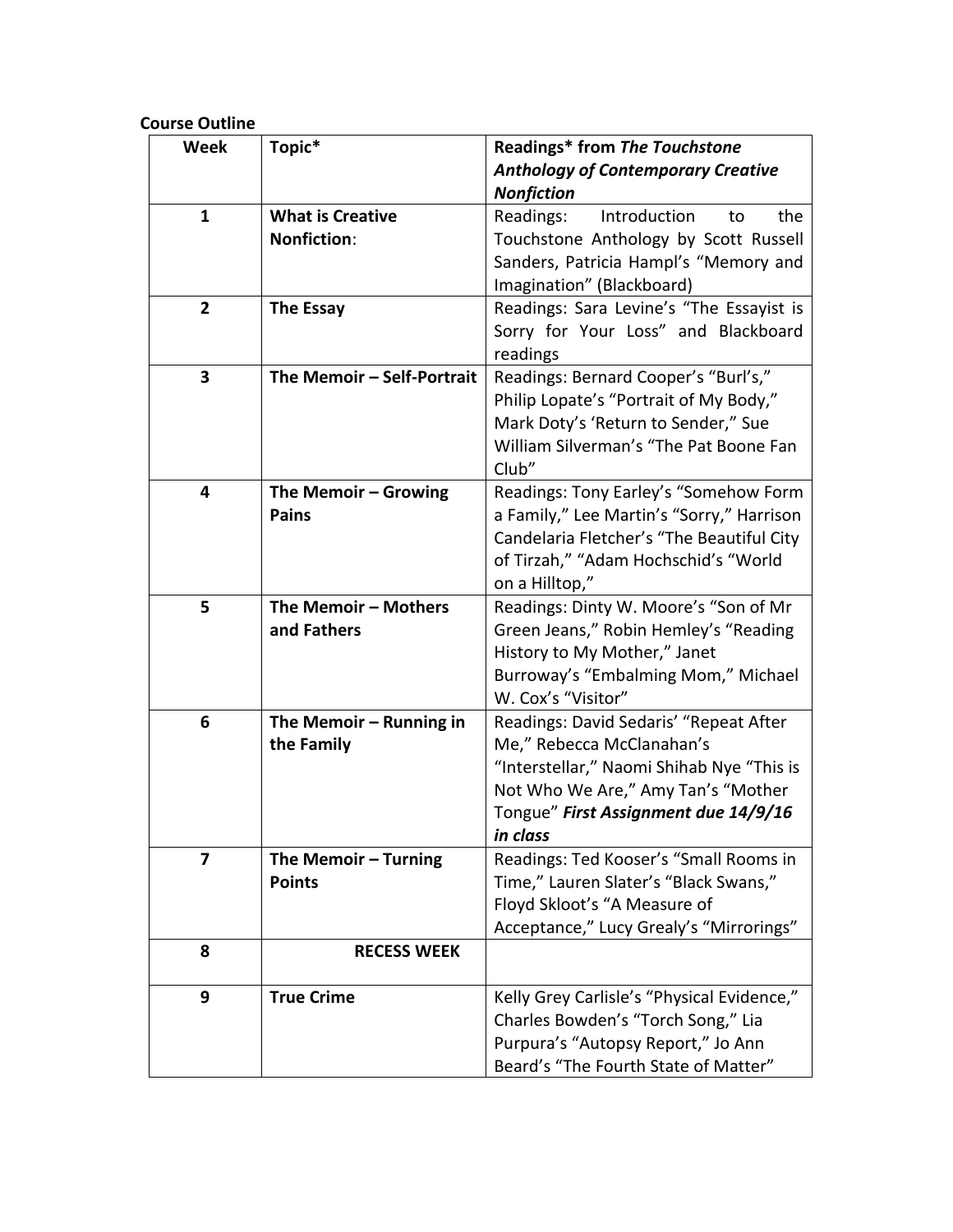| 10 | <b>Going Places, Encounters</b> | Readings: Jamaica Kincaid's "A Small         |
|----|---------------------------------|----------------------------------------------|
|    |                                 | Place," William Harrison's "Present          |
|    |                                 | Tense Africa," Barry Lopez's "Flight,        |
|    |                                 | Diane Glancy's "Sun Dance," Richard          |
|    |                                 | Selzer's "Imelda"                            |
| 11 | <b>Nature</b>                   | Annie Dillard's "Living Like Weasels,"       |
|    |                                 | Wendell Berry's "Getting Along with          |
|    |                                 | Nature," Barbara Kingsolver's "High Tide     |
|    |                                 | in Tucson," Bill Roorbach's "Shitdiggers,    |
|    |                                 | Mudflats, and the Worm Men of Maine"         |
| 12 | <b>Tasting and Loving Words</b> | E.J. Levy's "Mastering the Art of French     |
|    |                                 | Cooking," David Foster Wallace's             |
|    |                                 | "Consider the Lobster," "Kathleen            |
|    |                                 | Norris' "Celibate Passion," Cheryl           |
|    |                                 | Strayed's "The Love of My Life, Brenda       |
|    |                                 | Miller's "The Date"                          |
| 13 | <b>The Experimental Essay</b>   | Eula Biss "The Pain Scale", Anne Carson      |
|    |                                 | "The Glass Essay," Anthony Farrington's      |
|    |                                 | "Kissing," Brian Doyle's "Leap," Dinty W.    |
|    |                                 | Moore's "Son of Mr Green Jeans"              |
| 14 | <b>Revision</b>                 | <b>Final Creative Portfolio and Critical</b> |
|    |                                 | Essay due $11/11/16$ by 5pm - to be          |
|    |                                 | submitted at HSS office in my mailbox        |
|    |                                 |                                              |

\*Course Outline: Please note that the outline is indicative. Topics covered from week to week will vary in order and emphasis depending on the direction provided by the course participants.

# *Learning Outcome*

Students will obtain an introduction to narrative craft in non-fiction and will embark on building their own portfolios.

# *Assessment*

Course grades will be determined by the following:

| Class participation (including peer review and presentation) | 20% |
|--------------------------------------------------------------|-----|
| First Creative Assignment (1000 words)                       | 20% |
| Critical Essay (1000 words)                                  |     |
| Final Creative Assignment (2000 words)                       | 40% |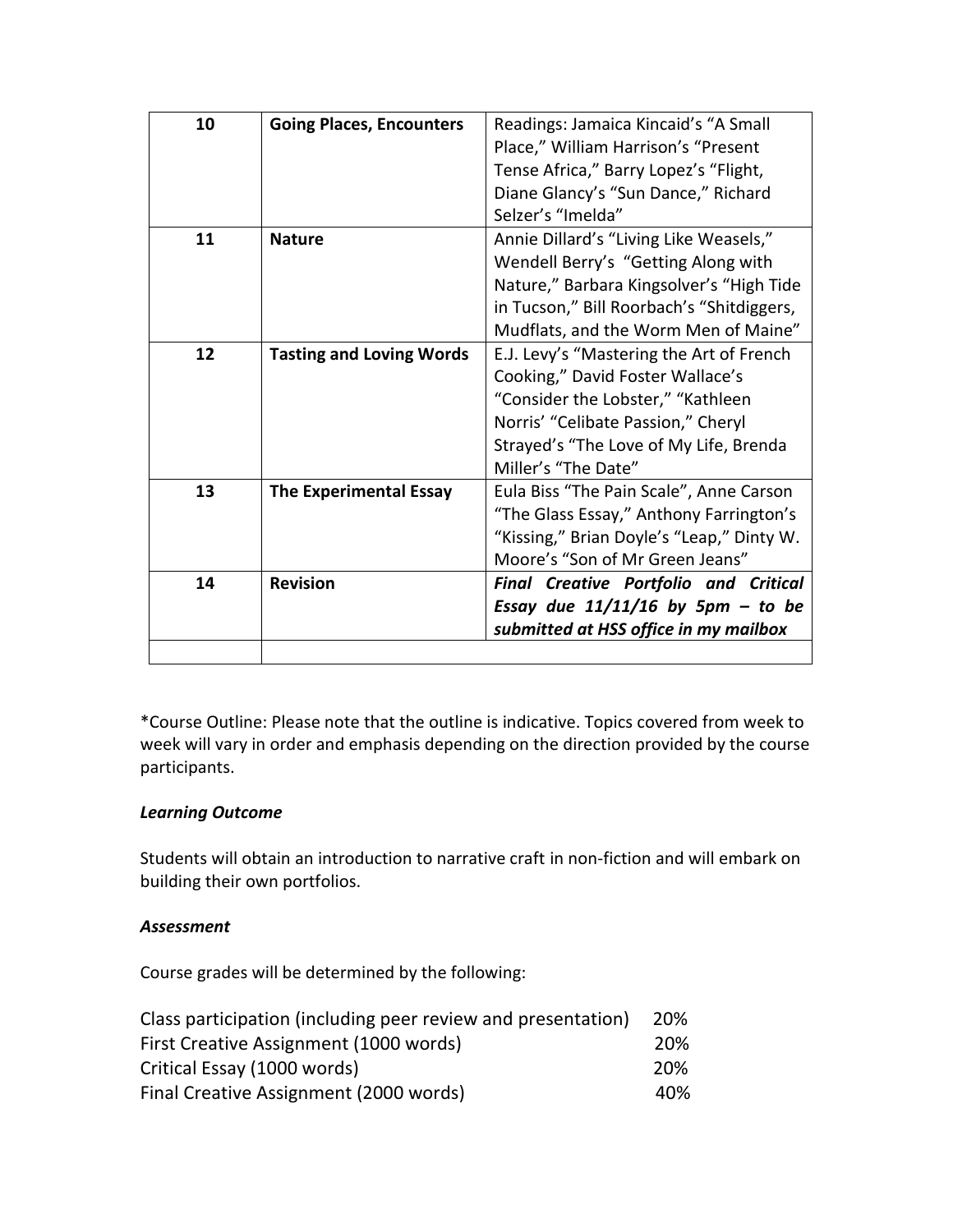### *Required Reading*

- *Touchstone Anthology of Contemporary Creative Nonfiction, Edited by Lex* Williford and Michael Martone ISBN 9781416531746
- Additional readings posted on Blackboard

#### **SEMINAR NOTES:**

- Please be present, and please be on time. If you enter late, there's no need to apologise, but settle into the class with the minimum disruption. If you are more than 20 minutes late to class, this will count as an absence.
- Use of the Internet during class time is not allowed.
- Eating is not allowed during class time.
- Please turn your phones off in class.
- The group needs your thoughts. Your comments, questions and contributions are invited, welcome, and absolutely necessary to productive creative discussion – however basic or as-yet-unformed those thoughts may be. However, make sure you listen as well as speak, and that you respect writing time as silent time, unless otherwise advised.
- Please let your seminar leader know as soon as possible if you have any disability or other issue that requires special accommodation in class (examples: you need to sit in a special position so you can see or hear well; you need to leave your phone on in case of a family emergency; you need to leave class early to attend a medical appointment, etc.).

#### **BEYOND THE SEMINARS:**

#### **Writing time**

Your participation in this course needs to be supported by substantial time spent writing outside of class. This is necessary for basic completion of the assignments.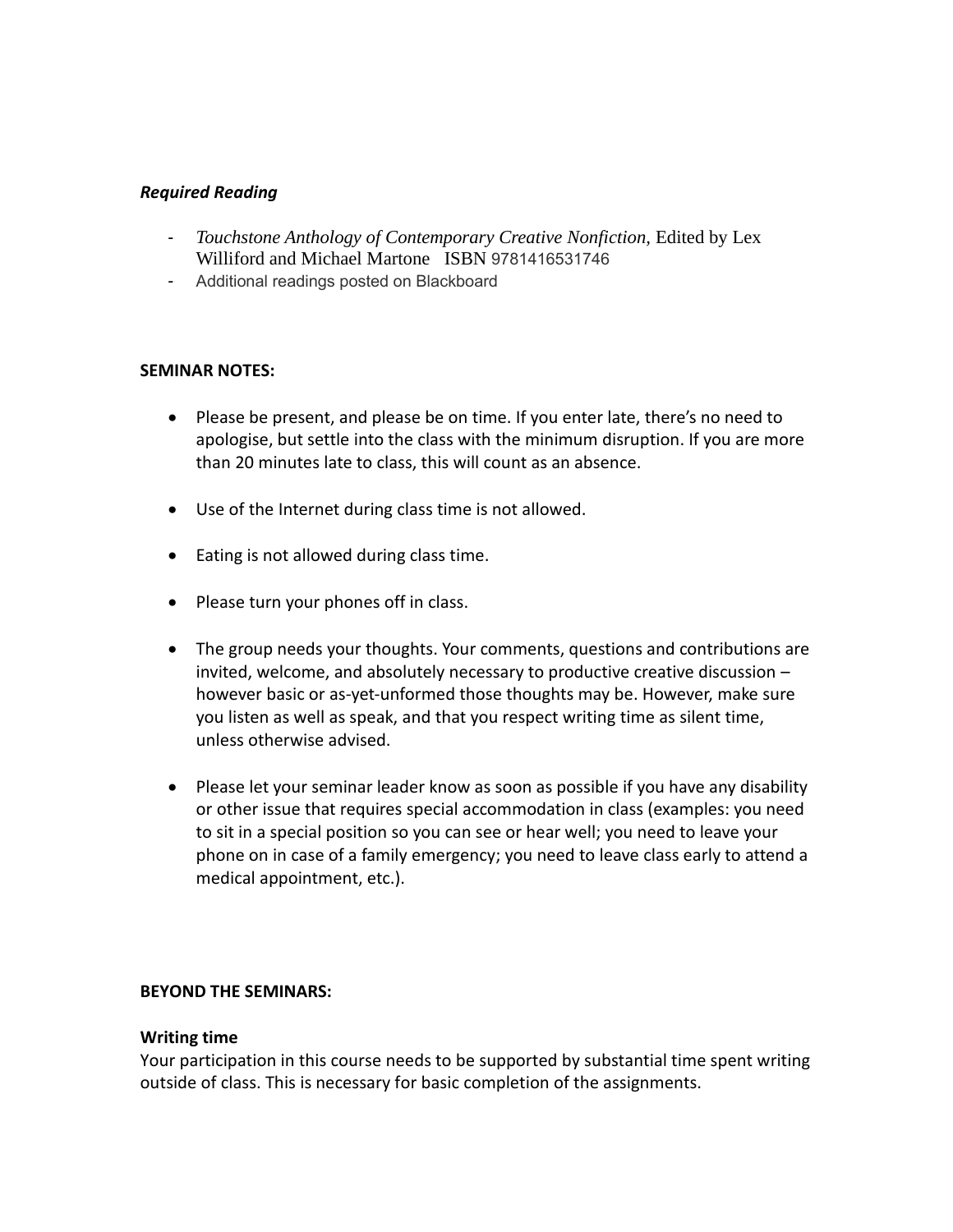For those of you who wish to have creative writing (or any creative practice) as an active part of your lives in the future, success in this course will not be measured by grades, but by how effectively you set up the physical and intellectual habits of writing, reading and engaging with new ideas. Dedication to these habits will show results in your grades, but also in the richness of your writing, and in the quality of your broader life experience. Please make the most of this rare opportunity.

#### **Writing sources**

Language is shared; texts always bear the traces of the texts that surround and precede them. You are encouraged to make conscious and creative use of source texts of many kinds and in many ways. You might, for example, re-situate in a poem the fragments of a conversation you've overheard, or use the narrative structure of a song you know as the basis for a story. Be aware of (and avoid) the problems of plagiarism, but also partake of the great storehouse of language around you. You can use a writing journal as a place to collect source material if you wish, or keep other notebooks.

#### **Revision**

Even though publishing writers occasionally (very occasionally) write work that achieves all its aims on the first draft, this is not a skill that can be learned in a semester. More often published work has gone through many phases of revision – and learning to revise is central to the aims of this class. Keep early drafts of your work, and take risks as you make new versions. Not everything you try will work, but if you are only willing to change the odd word or punctuation mark, you will miss at least half of the adventure of writing.

### *ASSESSMENT NOTES***:**

- For the purposes of participation assessment, any unexcused lateness beyond 20 minutes of class start time will be marked as an absence.
- Please contact your lecturer immediately if you think you will have difficulty completing any of the requirements or submitting your work on time. Extensions are only granted in exceptional circumstances (for example, for medical reasons or in cases of family emergency), and documentation is required. However, support or resources may also be available to help you manage more minor difficulties, so please don't hesitate to contact me for an appointment to discuss anything that comes up.
- Late assignment submissions will be penalized by three percentage points per day. No work will be accepted more than seven days after the due date, unless an extension has been pre-arranged.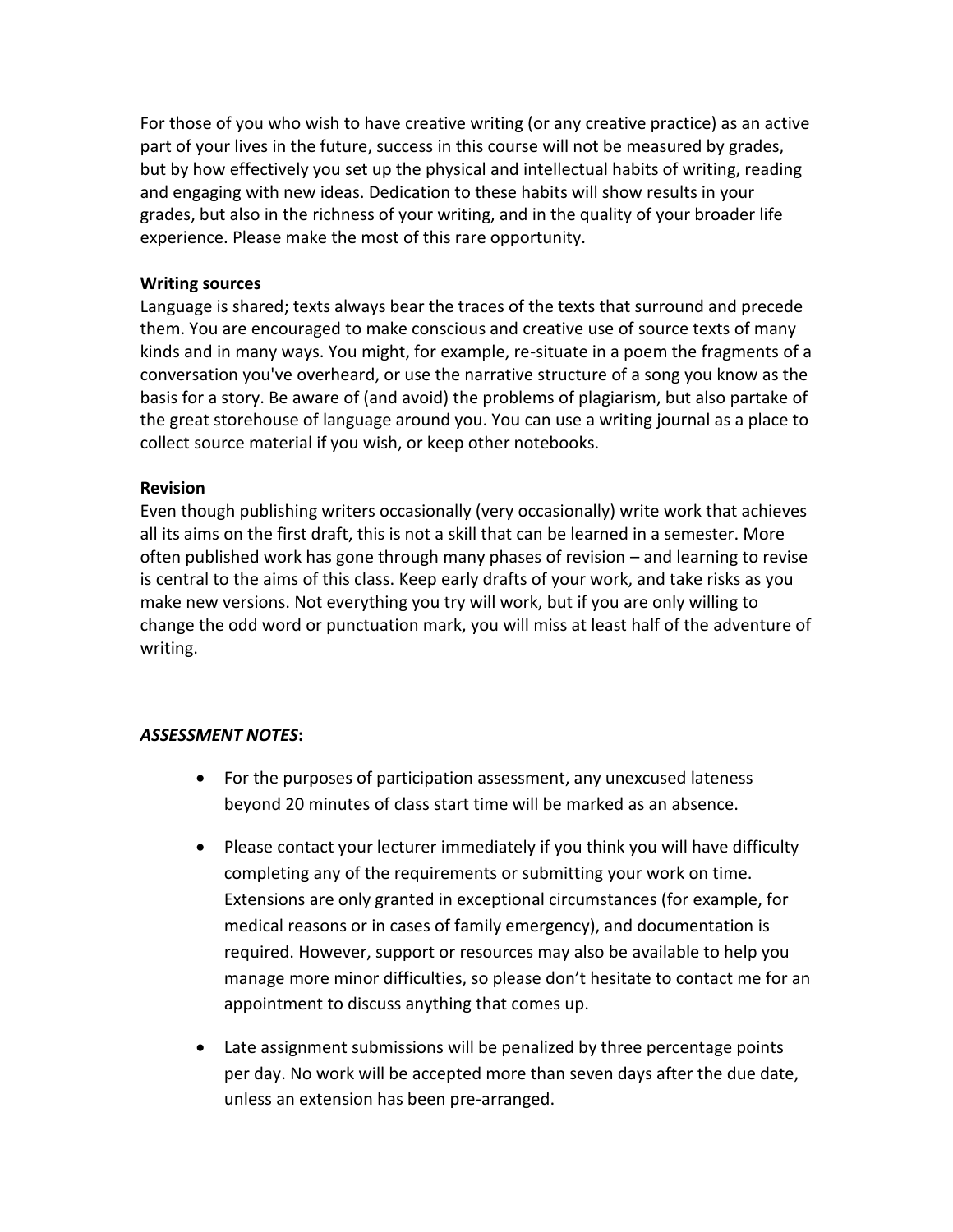- Assignments should be printed in a plain, legible 12 or 14 point font, except where your creative intentions demand otherwise.
- Please detach the assignment assessment sheet from this syllabus and attach it to the front of each assignment.
- Fiction assignments should be 1.5x or 2x spaced.
- Please include a word count at the end of each assignment.
- Assignments should be stapled, or secured in a closed manila folder. Please do not submit your work in clear-files.
- Assignments should be submitted to your seminar leader's assignment box at the English Division office.

### **APPENDIX 1: Workshop Learning Agreement and Feedback Guide**

Workshops are an integral part of any creative writing class. At least twice during the semester you will present written work to your colleagues for discussion and critique. Use this workshop time to help you prepare for assessment. A schedule of allocated dates for these workshops will be drawn up within the first few classes. If you forget to bring in work to class, you will be responsible for distributing this work by email. Ensure you have your class's email addresses at the start of the semester.

### **Learning Agreement**

The purpose of creative writing workshops is not only to provide your work with an audience, though this is important. It is always useful to test the success of your writing on a community of readers in order to gain an idea of what works (what communicates or "carries") and what doesn't. You can then think about *why* some things succeed and others don't. This process of workshop-generated reflection is key to good revision and to informing the critical self-commentaries that form part of all assessed assignments.

But there is more to it than that. In submitting your work for discussion you are providing us – the group – with an opportunity to think about some of the key issues in creating stories, poems, novels, and scripts. These issues may be technical, ethical, perceptual, philosophical… And it isn't just you – the author – who benefits. In analysing your work, we are all pressed in to thinking about the issues your work raises.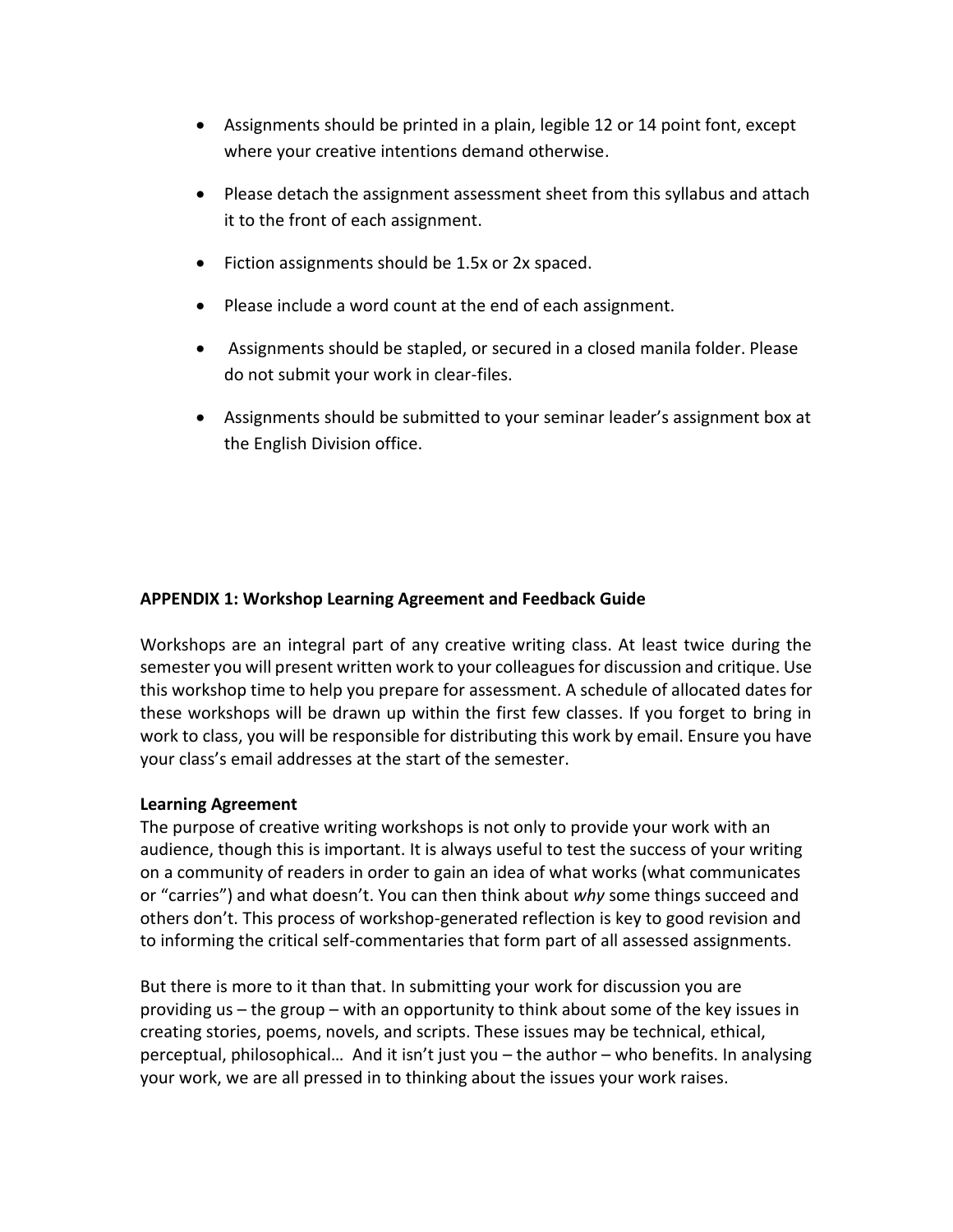The workshop provides us all with an opportunity to learn, regardless of whose writing is under discussion. For this reason it is crucial that you participate in every session. Your participation will benefit you as much as the person whose work is being discussed.

Although undertaking studies in creative writing demonstrates willingness to engage in the workshop process, not everyone enjoys having their work discussed, let alone dissected; not everyone feels comfortable in the spotlight. It *can* be a trying experience. It can also seem quite at odds with the day-to-day reality of writing, which usually involves silence and solitude. Even those of us who do feel at ease may struggle to cope with certain kinds – and levels – of criticism. It is therefore important that your criticism be constructive.

In order for your criticism to be constructive, you should endeavor to identify and praise what does succeed before you go on to talk about what might not. And in discussing what works less well, you should try always to think about solutions, remedies, the ways in which a difficulty might be resolved. What is the problem exactly? How do you think it might be fixed? Bear in mind that the improvement of technique and structure – insofar as these can be separated from theme and from one's personal philosophy – is our primary focus.

Needless to say, whatever your feelings about the writer, it is the work you should be focused upon. The workshop is not a place to air personal grievances and the work itself should never become a pretext for other kinds of criticism. This guideline for conduct should, naturally, apply to correspondence outside the classroom as well. Moreover, the confidentiality of someone else's written work must be respected; that which is meant for discussion in the workshop should not be shared elsewhere.

# **Feedback guide**

The writing workshop is an opportunity for you to share your creative writing in progress with the group, but also an opportunity for you to aid in the development of others' work. There are a few guidelines for giving and receiving feedback which will make the sessions as productive and useful as possible, so please bear them in mind. Refer to this list if you get stuck when giving feedback.

# **Giving Feedback:**

- Give an overall response at the end that is positive and supportive and balances criticism with praise. Think 'critical sandwich' – a positive comment, followed by a more critical, questioning comment, followed by another positive comment.
- Everyone is expected to contribute in class, bear in mind the above when making comments in class.
- Avoid psycho-analysing the writer, assuming their work is biographical, or giving comments that are personal in any way.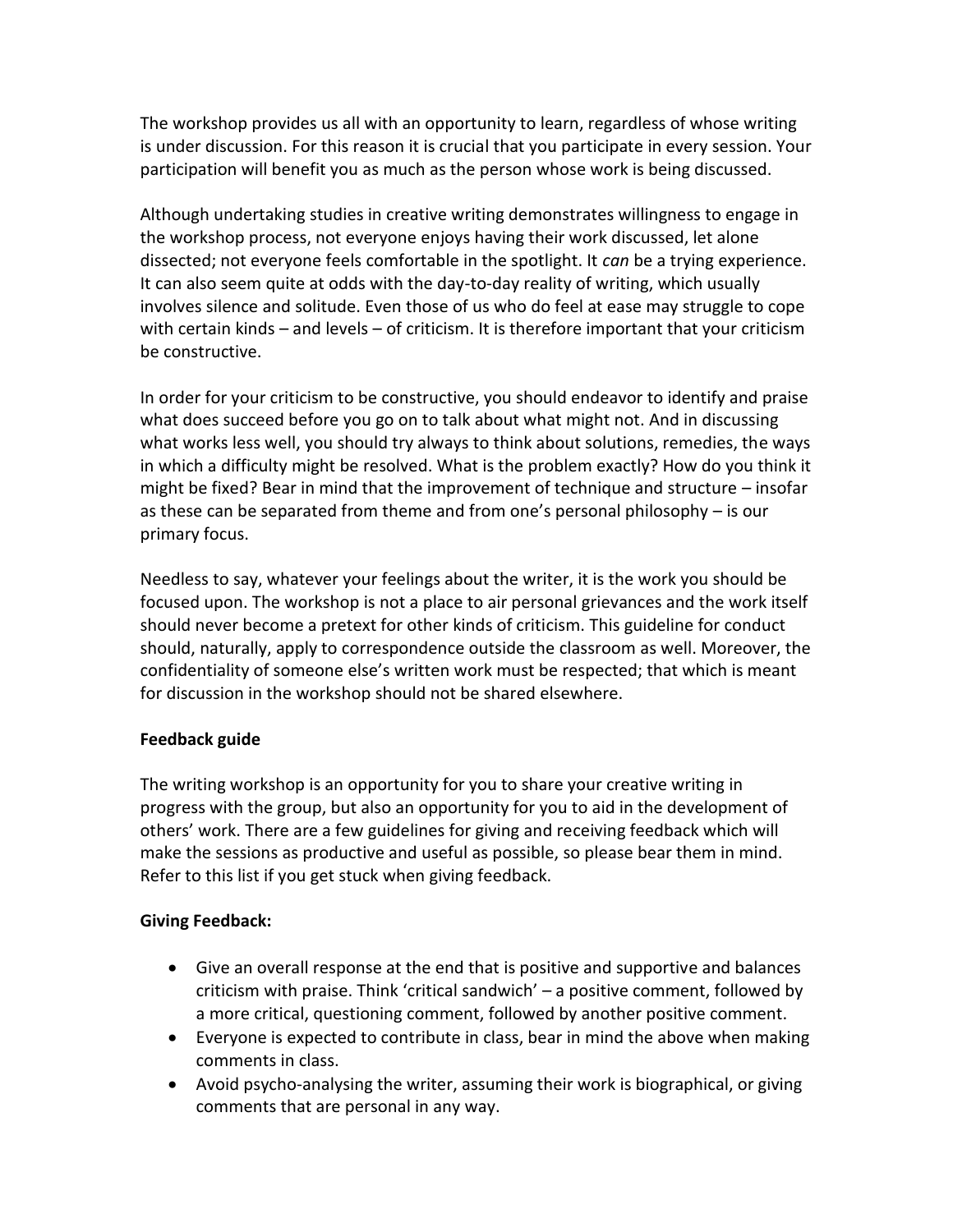• It is useful to write comments or mark/underline your copy, then give this copy to the person presenting

# **Things to consider when giving feedback:**

# **Initial impressions:**

- What's your 'gut feeling' about the piece, what first impressions do you have?
- When you have read it, what remains, are there certain images or ideas that linger in your consciousness?
- What are the most significant aspects of the piece?
- What were the strongest images or ideas?
- Did it feel fresh, original or distinctive?
- Was it hard to put down?
- What are its strong points? Its weaker areas?
- Does it feel complete?
- Are you left with a sense of satisfying mystery, or confusion?
- What do you think the piece is about?
- Did the piece provoke thought?
- Does the piece feel complete, rounded, or like a fragment?

After the initial impressions, you need to focus on more technical areas:

- Does the piece locate the reader?
- Do you know whose point of view the piece is written from? Is this the right choice for the story?
- What is the narrative voice like distinctive and clear, or confusing or vague?
- Is the setting well-evoked? Is it appropriate for the story?
- Does it begin well, or could it lose its first paragraph?
- Does it end well, or could it lose its last paragraph? Is the ending resonant, leaving you thinking about the story? Is it satisfying? Does it 'tie' everything up too well, or does it leave frustrating questions?
- Does the writer ask the reader to connect emotionally and physically?
- Does the writer make good use of silence and absence, as well as description?
- Are the characters convincing? Do they have complexity, motivation and feel like real people, or are they stereotyped and one-dimensional?
- Are character actions plausible and interesting?
- Are there too many characters?
- $\bullet$  Is the dialogue effective?  $-$  do voices feel distinctive from one another, as though they belong to characters? Does the dialogue 'do' anything in terms of moving the plot along? It's worth checking the dialogue to see that it does at least 2 things, e.g. forward the plot, illustrate motivation.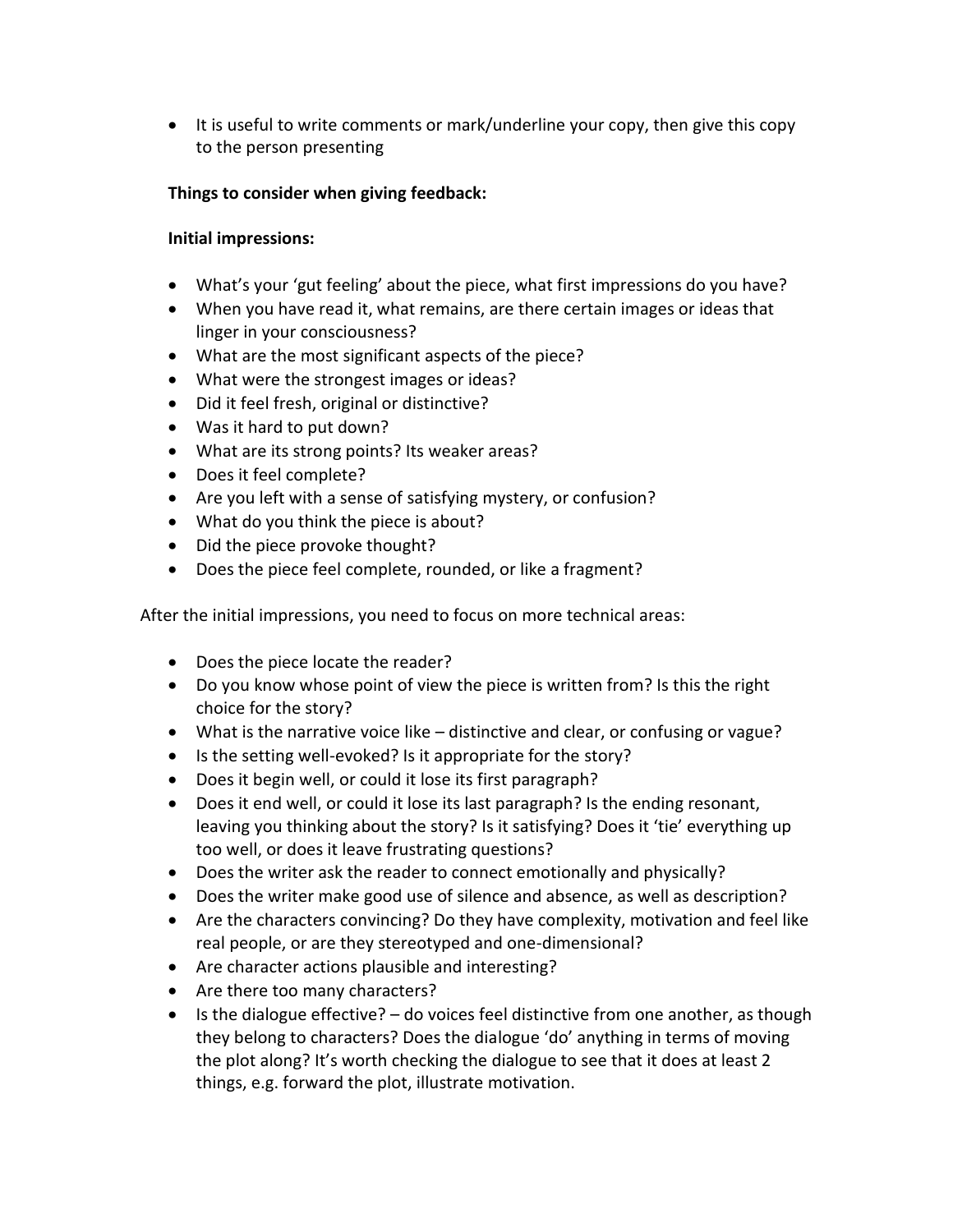- Use of metaphor and simile are these clichéd, or do they feel fresh and appropriate, or are they too oblique?
- Is there a good use of the senses, or do certain senses dominate?
- Is the piece overwritten too much density of description?
- Are there moments of particularity and specificity, or moments of generalisation? Are these appropriate?
- Does the piece have a sense of rhythm?
- Is it well-paced?
- Does the piece use the same 'mode' too much (dialogue, description, action) or switch between them appropriately to inject energy?
- What is the form of the piece, how does this work with its content?
- Think about overall structure is it coherent? How does the piece handle forward and backward movement in time?
- Does the piece give away too much or too little how does it ask the reader to participate?

**Please make sure you read all the work that is due to be workshopped that week, make notes on the work to help you participate in discussion, and bring your copies of the work back to class.** 

### **Receiving Feedback**

- Remember you are in the privileged position of having a cross-section of your potential readership spending lots of time looking at your work in detail.
- During feedback in class it's useful to stay silent for the initial feedback. This avoids leading the reader towards a particular interpretation of your work, and means you will get an outside view of your writing.
- Be open to feedback and see it as a positive way to improve and develop your work.
- Don't take more critical comments personally, instead think constructively about how you can use that information to improve your work.

# **APPENDIX 2: HSS English Division: Definition and Penalties for Plagiarism**

# **Definition**

Plagiarism (from the Latin word for 'kidnapper') is the deliberate or accidental presentation of someone else's ideas or words as your own. This includes:

• The unacknowledged use of words, images, diagrams, graphs, or ideas derived from any source such as books, journals, magazines, the visual media, and the internet. Note: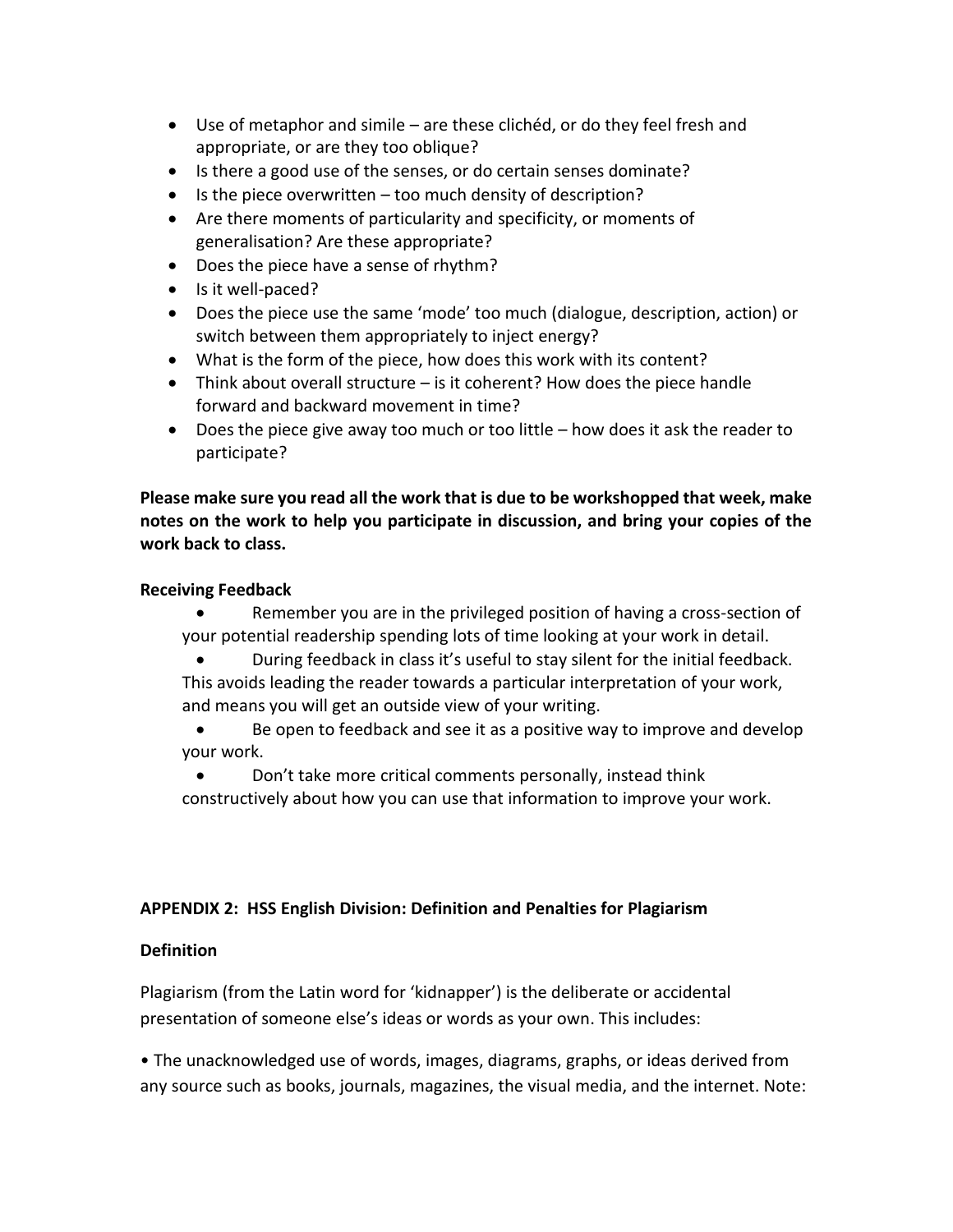cutting and pasting words from the internet into your own essay, even if you reword them, is still plagiarism.

• Copying the work of a fellow student, having another student write one's assignments, or allowing another student to borrow one's work.

• Buying and/or copying essays, assignments, projects etc from the internet or any other source and handing them in as your own.

Please bear in mind that your lecturers know the subject and have read widely. They therefore can spot unreferenced quotations, and can tell the difference between university level writing and that of published scholars.

### **Penalties**

• If a first year student is caught plagiarizing, and it is the student's first offense, the student will have the opportunity to rewrite the paper with one grade reduction.

• After the first year of studies, it is expected that a student thoroughly understands the implications of plagiarism. Thus, after the first year, or if a student is caught plagiarizing a second time, the student will receive an F for the assignment.

### **Why plagiarism is academically dishonest**

• The unacknowledged borrowing of another's work is theft.

• Independent and creative thinking, as well as intellectual responsibility, are fundamental to a humanities education, and cannot be developed if one simply borrows the work of another.

### **How to avoid academic dishonesty**

### *Plagiarism*

• If you use an author's exact words, you must put them in quotation marks. If you paraphrase another's ideas, you again must indicate the source to your reader.

- Facts and statistics that are not "common knowledge" must be referenced.
- Be sure to use the method of citation recommended by your professor.
- If in doubt, it is always best to reference your material.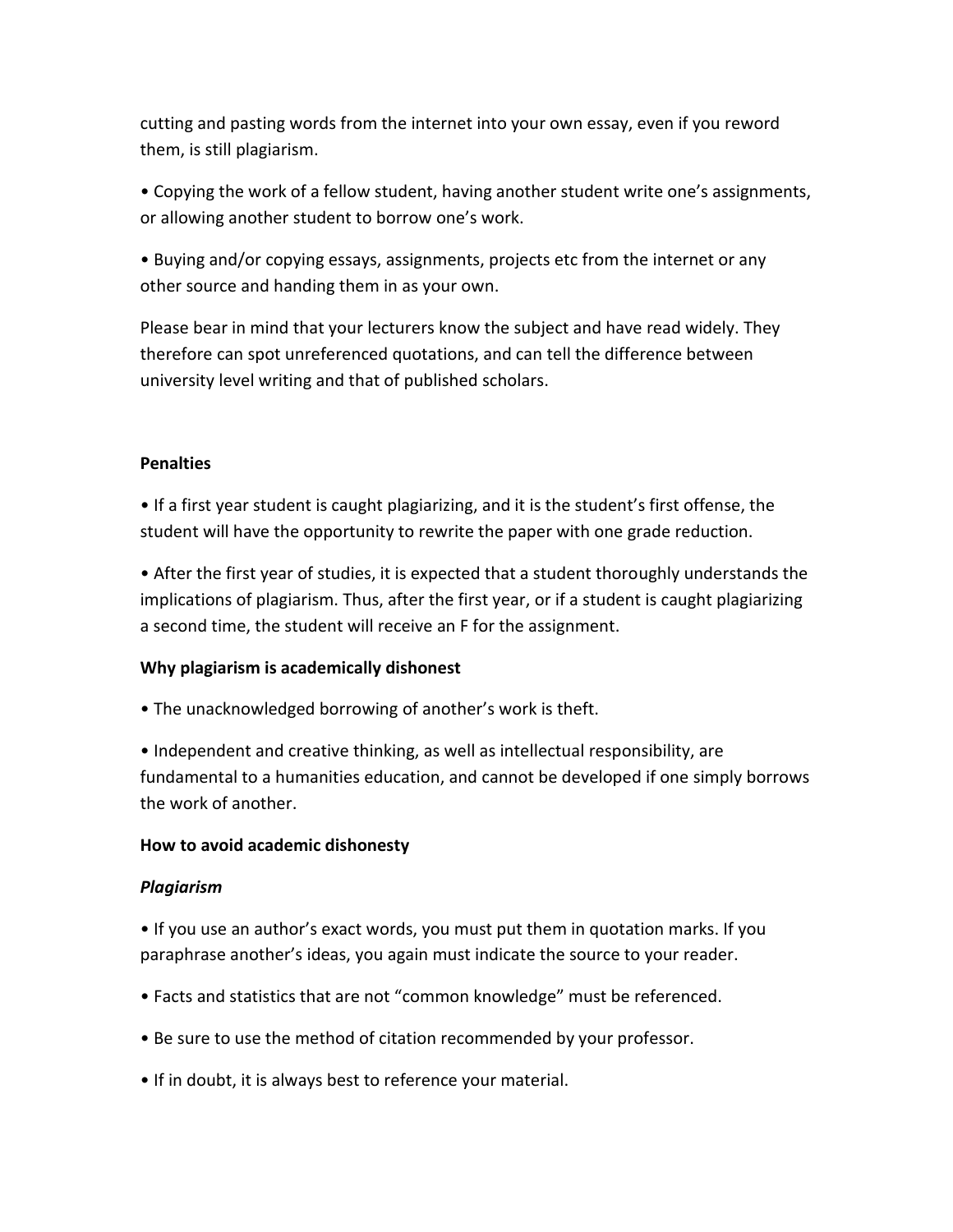• Remember that your lecturer wants to see your ideas and interpretations. Avoid excessively quoting secondary sources and show your reader your thinking.

### *Collusion and complicity*

• Ask your lecturer if you are allowed to work on assignments in groups.

• Get the approval of your professor if you want to hand in material that you have already submitted for another course.

- Do not allow students to copy your work (including work from previous semesters).
- Follow the examination rules set out by the university.

If you still have questions, please ask your professors, or consult the website: http://www.plagiarism.org.

Sources for this document:

The Little, Brown Essential Handbook. Ed. Jane E. Aaron. New York: Pearson Longman, 2006.

### **ADDITIONAL NOTES FOR CREATIVE WRITERS:**

The conventions for acknowledgement in creative writing are somewhat different to those for acknowledgement in academic writing, but NO form of intellectual dishonesty is acceptable. It is acceptable to appropriate material from source texts, AS LONG AS your use of these texts is acknowledged, is within reason, and demonstrates substantial independent and creative thinking of your own.

There are a number of ways to acknowledge the use of source texts in creative writing, and these vary according to your stylistic imperatives, the level of dependence on the source text and the level of familiarity your audience is likely to have with the source text. For the purposes of this course, you need not always use quotation marks for quoted material if this interferes with your stylistic imperatives (they may be intrusive in a poem, for example). You MUST, however, acknowledge any source texts you use through reference integrated into the work itself, through footnotes or through endnotes. Do not "borrow" work from friends, books, the internet, song lyrics or any other source without acknowledgement, as this counts as plagiarism.

### **APPENDIX 3: Critical Self-Commentary Guide**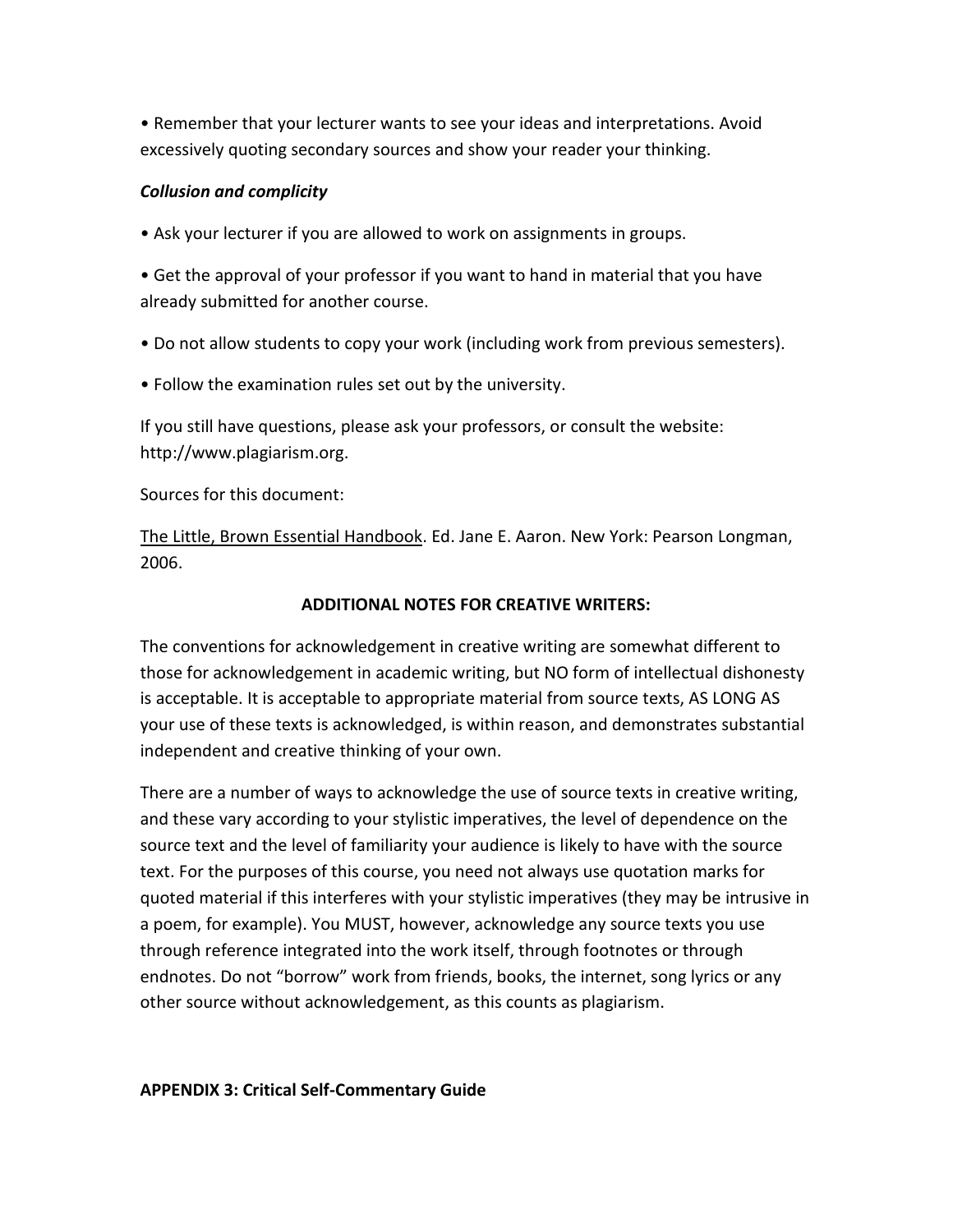All creative work relies to some extent on instinct. As a writer you need a feel for the rhythms and textures of the language, for the shape of a phrase, the weight of a word. You need to be responsive to the promptings of your imagination. You need to be sensitive to the subtleties of human behaviour.

Instinct, however, will only take you so far. You also require a sound understanding of the conventions of writing. You need a solid grasp of the techniques for creating stories. You need to be capable of careful redrafting and editing, and you need to be attuned to other writing and how you might learn from it: every good writer is first of all a good reader.

In other words, the process of writing is both instinctual and highly self-aware. For this reason all our creative writing courses carry some element of critical self-commentary.

The purpose of the self-commentary is to provide you with an opportunity to consider your own creative processes. Here you might account for the ways in which your reading has influenced or guided your writing, in terms of both theme and technique. You might comment on the technical difficulties you have encountered and the strategies you have employed to overcome them. You might attempt to place your creative work in the context of your wider critical studies.

Among the questions you might seek to answer in your self-commentary are these: How are you a writer of a particular cultural/historical context? What problems did you run into, and what steps did you take to overcome them? What techniques have you learned from other writers? What were your thoughts at each stage of composition, and what gains did you make in the process of redrafting? What insights did you gain *as a writer* from your reading? And what do you think you have learnt in producing this work, both as a writer and as a reader of other writings?

To help guide your reflections it might be useful to keep a writer's journal over the course of the semester. Here you can chart the journey you make from conception to completion. You can divide the process of composition into stages and make notes on each stage. You can analyse the issues that arise, and set down your anxieties, and explore some potential solutions. You can register your responses to class exercises and workshops. You can keep a detailed log of your reading.

Such a journal would not be submitted for assessment. However, you could draw upon it when writing your self-commentary. You could quote from it directly.

When you submit work for assessment I do not expect you to demonstrate your progress by including earlier drafts of your poems or stories. You may however quote from these earlier drafts in your self-commentary, giving a considered account of how your writing has developed.